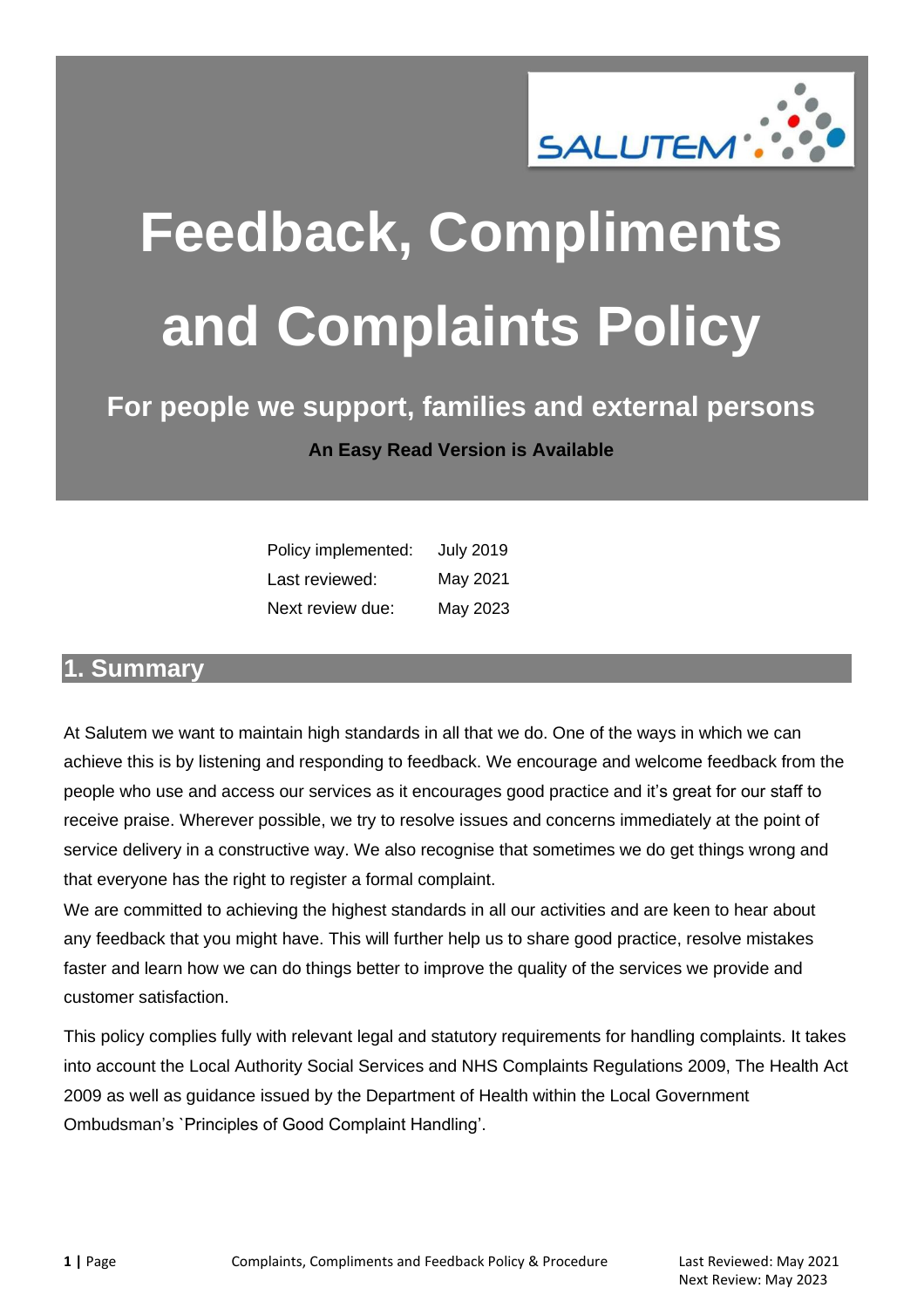The Health and Social Care Act 2008 requires organisations that are providing social care services for children and adults whether residential or community to make provision as to the handling of complaints and disputes and the application of lessons learnt from them.

The Education (Independent School Standards) (England) Regulations 2010 and the Independent School Standards (Wales) Regulations 2003 has similar requirements in respect of Salutem schools.

#### **Regulatory requirements**

This policy also takes into account the regulatory requirements of:

- The Care Quality Commission
- Ofsted
- Estyn
- CIW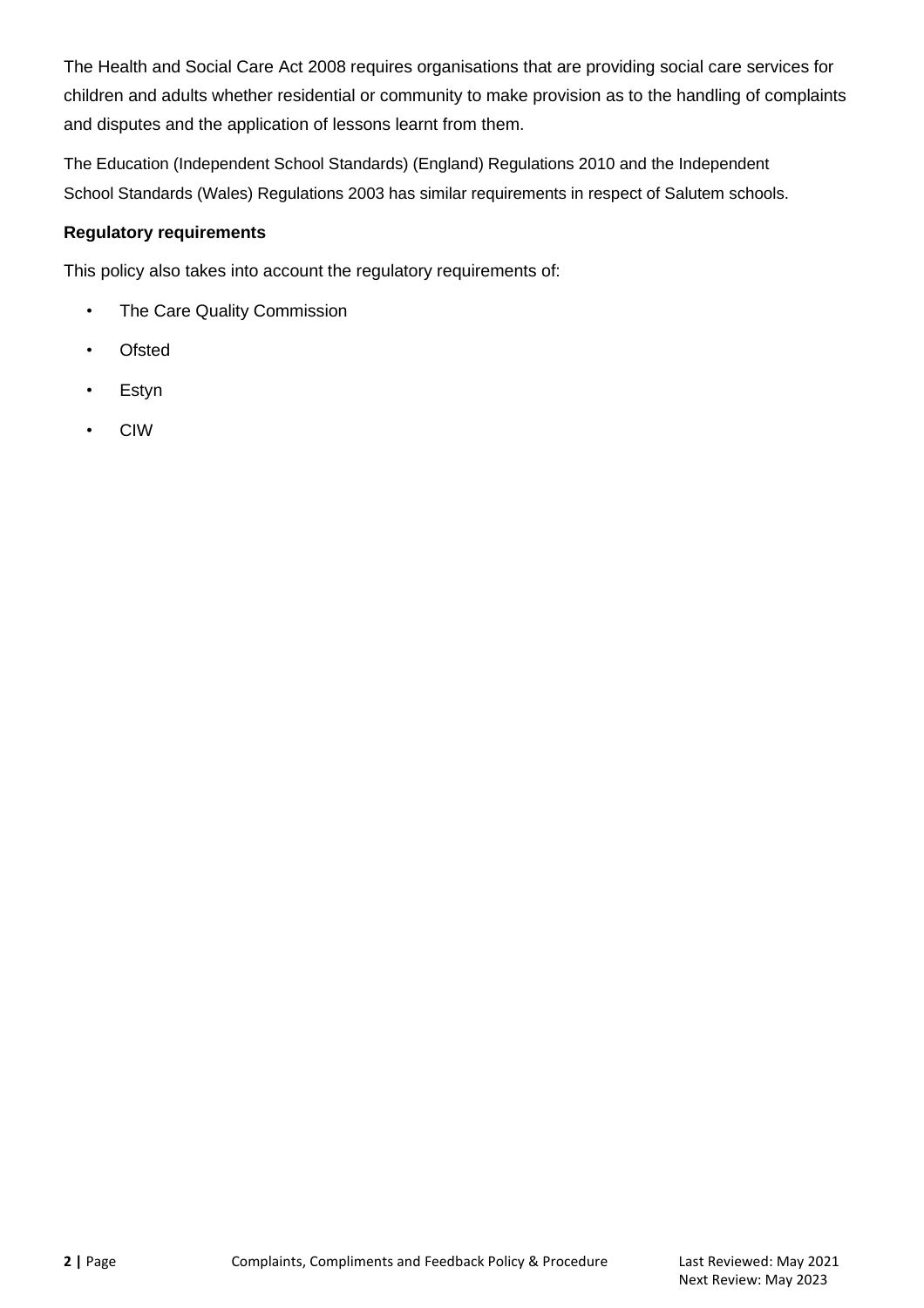#### <span id="page-2-0"></span>**2. Document Control**

| Initial purpose and scope of the new<br>policy/procedure agreed by:            | Director of Quality and Governance                  |
|--------------------------------------------------------------------------------|-----------------------------------------------------|
| Technical review carried out:                                                  | Group Head of Policy and Performance (July<br>2019) |
| Date signed off by the Policy and Procedure<br>Committee:                      | <b>July 2019</b>                                    |
| Date implemented:                                                              | <b>July 2019</b>                                    |
| <b>Version Number:</b>                                                         | 1.1                                                 |
| Date of the next review:                                                       | May 2023                                            |
| Department responsible:                                                        | Quality                                             |
| Job Title of Lead Person:                                                      | Group Head of Policy and Performance                |
| Author / Main Contact, including their job title<br>(if different from above): |                                                     |

In addition to this policy, local authorities and other commissioners may have their own policies, procedures and guidance which Services must comply with. These policies should complement this policy. **Ensure to include your local authority details and Salutem details on your version that you hold locally.**

However, there may be additional requirements put in place by local authorities and other commissioners and these must be adhered to. Changes must not be made to Salutem's policies and procedures without corporate approval but, where needed, local procedures should be developed to accompany these.

#### EQUALITY AND DIVERSITY STATEMENT

The Salutem Group is committed to the fair treatment of all in line with the Equality Act 2010. An equality impact assessment has been completed on this policy to ensure that it can be implemented consistently regardless of any such factors and all will be treated with dignity and respect.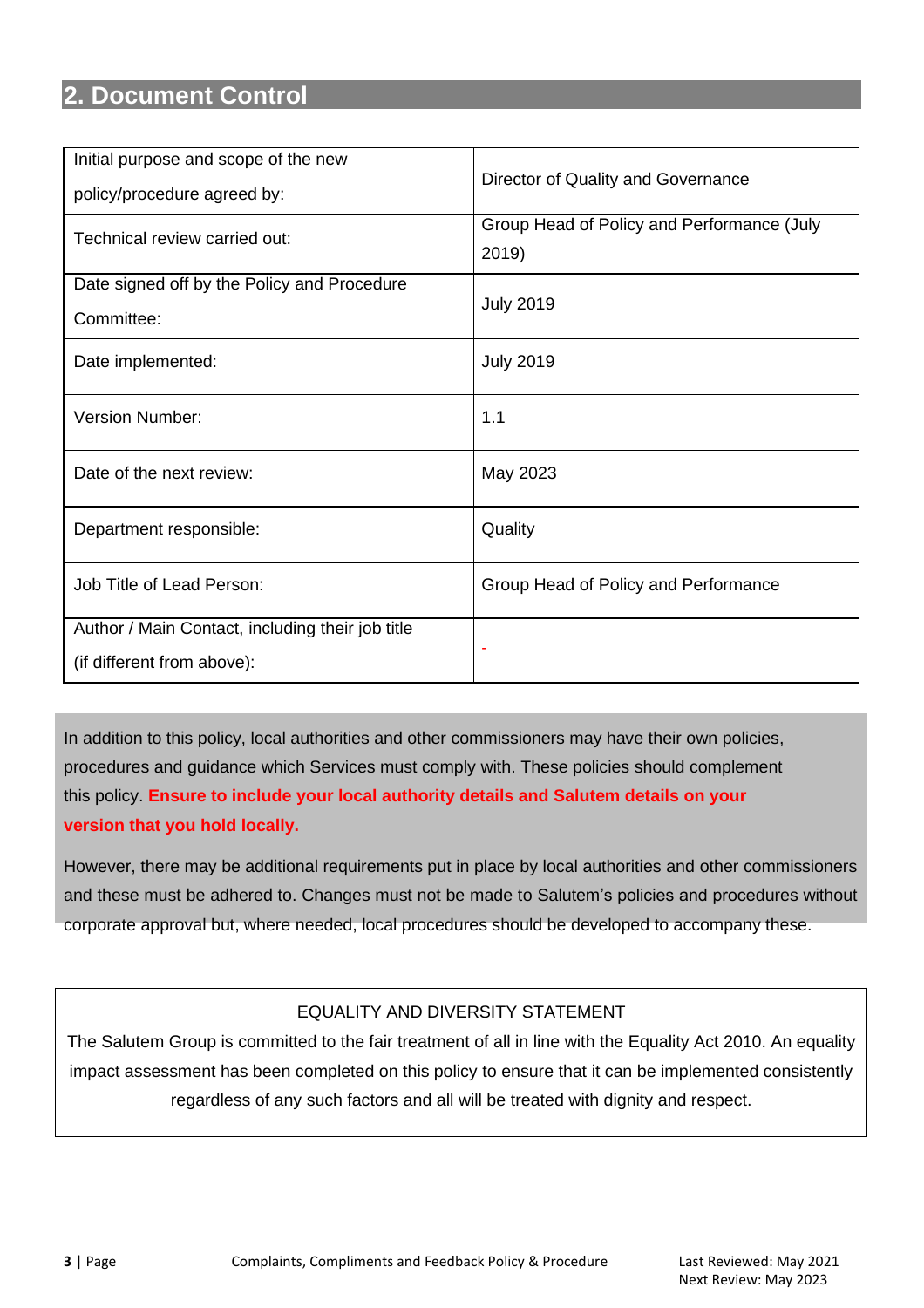<span id="page-3-0"></span>

| 3. Contents                                        |
|----------------------------------------------------|
|                                                    |
|                                                    |
|                                                    |
|                                                    |
|                                                    |
|                                                    |
|                                                    |
|                                                    |
|                                                    |
|                                                    |
|                                                    |
|                                                    |
|                                                    |
|                                                    |
|                                                    |
|                                                    |
| Step 2: Reviewing and responding to your feedback9 |
|                                                    |
|                                                    |
|                                                    |
|                                                    |

This policy must be brought to the attention of all employees.

The controlled version of this policy and its associated documents are available on the Blink Hub.

Printed or downloaded copies are uncontrolled and may not be up to date.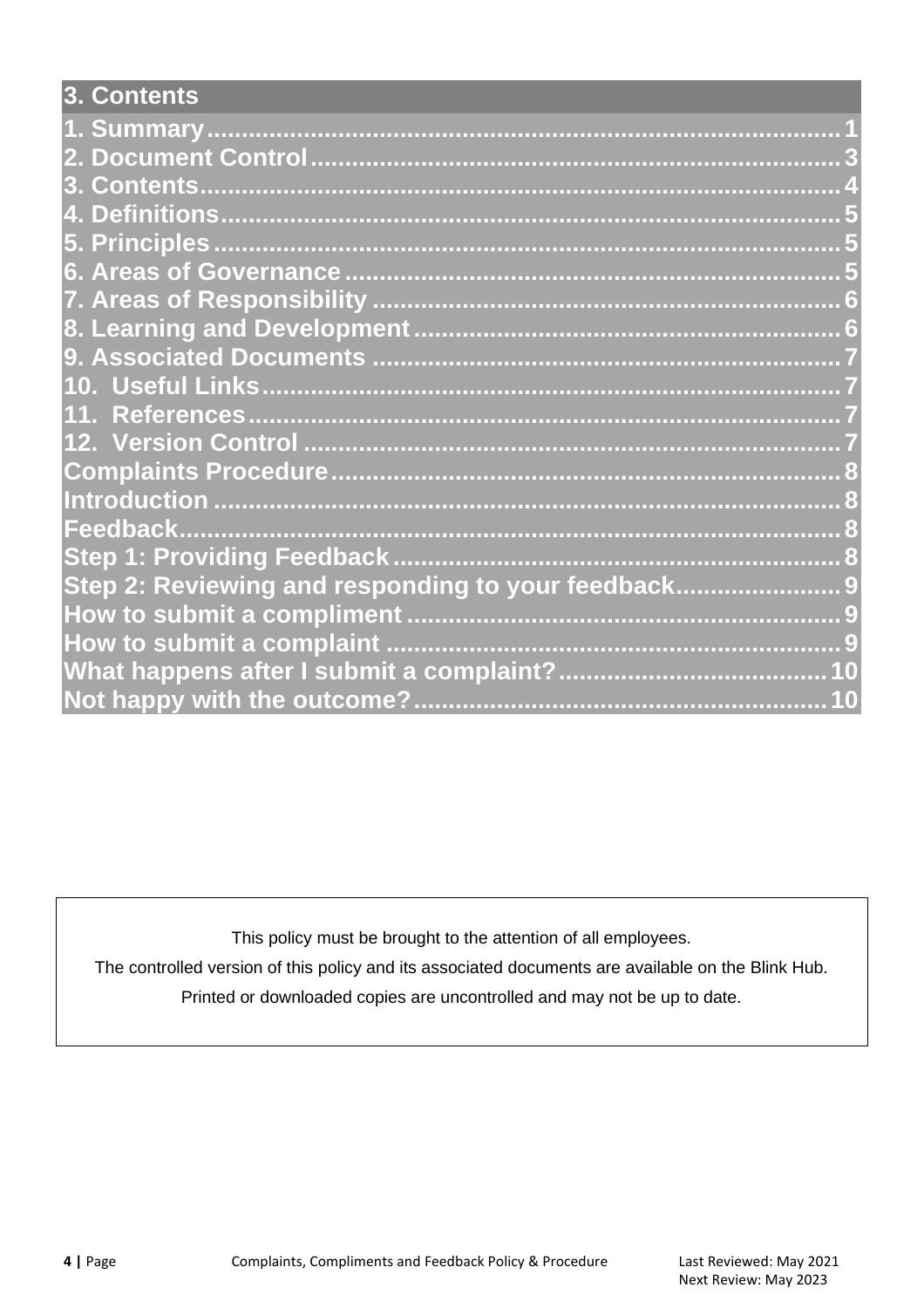#### <span id="page-4-0"></span>**4. Definitions**

**Feedback**: information or statements of opinion about something such as a service that provides an idea of whether people like it or not.

**Compliment:** a polite expression of praise or admiration

**Complaint:** a statement that something is unsatisfactory or unacceptable and something must be done about it to make it right

#### <span id="page-4-1"></span>**5. Principles**

- People we support, their families and external persons must be provided with this Policy as well as the associated Procedure so they clearly understand how to provide feedback, compliments and complaints.
- A culture of openness with regular opportunities for feedback is paramount
- Resources and tools must be provided by the service to help you provide feedback in a way that is accessible to you
- You must be offered support from an advocate with the service helping you to access the right type for you
- Staff must always use a person-centred approach ensuring that you are at the centre of your care and support at all times and that you direct your own life
- If you have a concern we will address it immediately and ensure that you are satisfied
- If you are not satisfied we will support you in submitting a complaint and will acknowledge it with 5 working days, providing you with a formal outcome within 21 working days (Wales) or 28 working days (England). We will do all we can to make things right for you.
- If you are not satisfied with the outcome, we will escalate it to our Head Office
- If you are not satisfied with the Head Office outcome, we will provide you with the details to the relevant body who can process your complaint

#### <span id="page-4-2"></span>**6. Areas of Governance**

This policy has been written with expert contribution from appropriate stakeholders. The Quality Assurance and Risk Management Group (QARM) will monitor, reflect on and gain organisational learning from the implementation of this policy. This policy will be reviewed and updated two years from implementation by QARM unless legal changes demand a more timely amendment.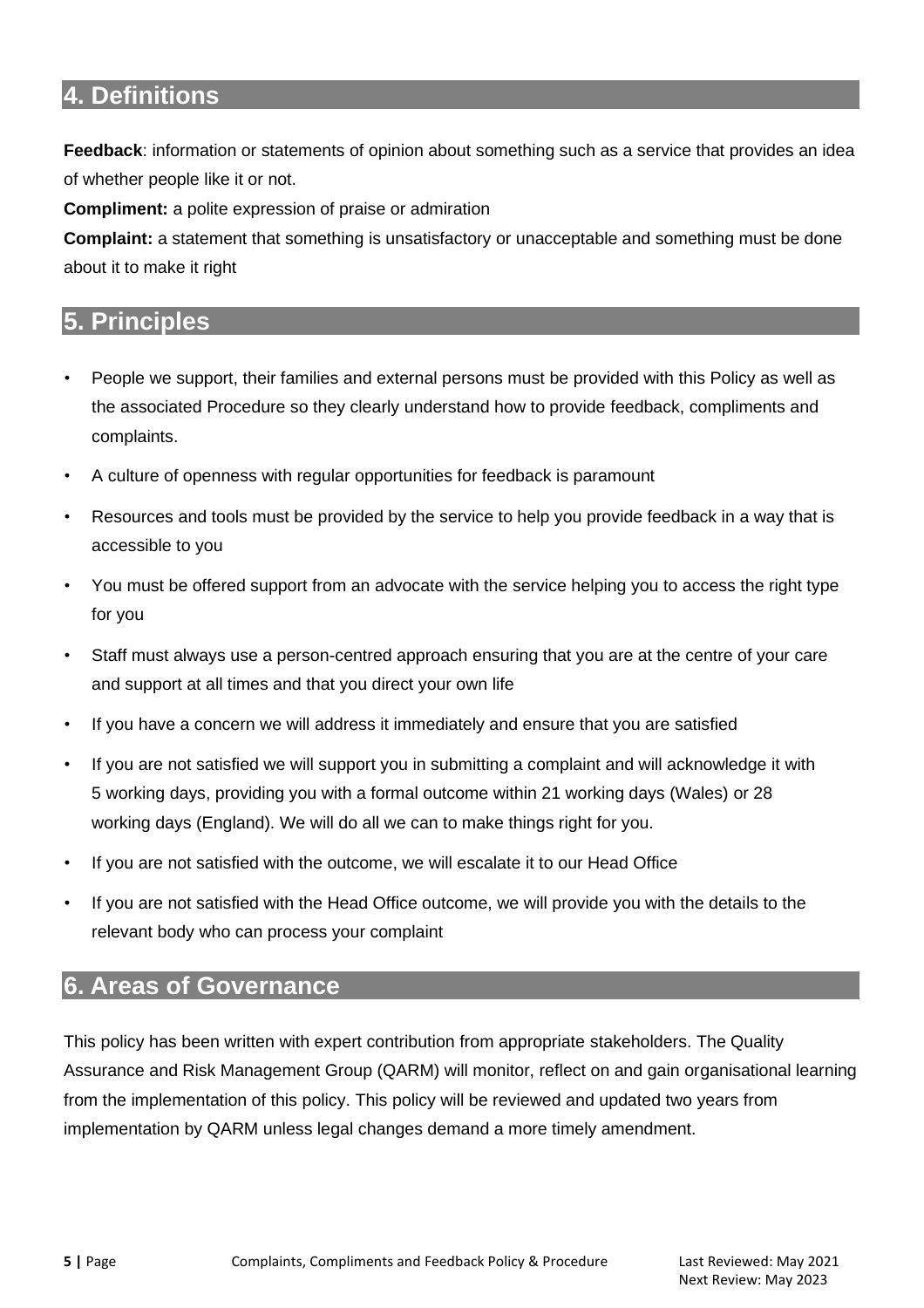The application of this policy and its associated documents is mandatory for all services staff, volunteers, agency staff and all other Salutem representatives. Staff understanding of this policy and associated documents will be assured through training, assessment of competency and supervision.

Staff understanding of this policy will be assured through training and the delivery of awareness raising workshops as deemed necessary by QARM. The people we support will be involved in the review to ensure it captures the important issues for them.

#### <span id="page-5-0"></span>**7. Areas of Responsibility**

#### **Executive Board / Directors**

- Ensure available resources to ensure the implementation of this policy and the completion of training for staff
- Ensure there are systems for the ratifying, management, communication and timely review of this policy
- Ensure there are clear disciplinary and other measures for staff that do not adhere to this policy
- Ensure organisational learning is enabled by systems of data collection and analyse as appropriate.

#### **Service Managers / Principals / Area Managers**

- Monitor policy and procedure implementation.
- Manage conduct inconsistent with the policy
- Raise concerns of policy non-adherence with potential reasons to senior management.
- Inform staff and volunteers of the seriousness of breaching this policy.
- Seek specialist internal advice as necessary to expand on policy detail and act on this advice.
- Alert the document author of any problems of policy implementation or omissions.

#### **Individual Staff**

- Be familiar with responsibilities described in this document and other policies and procedures and follow them.
- Use opportunities such as supervision to discuss issues relating to sustainability and attend training as directed.

#### <span id="page-5-1"></span>**8. Learning and Development**

Salutem is committed to ensuring that all staff are aware of what is expected of them so that everyone is appropriately supported. We can assure you that all Service Managers and Principals know how to process feedback and compliments and complaints effectively.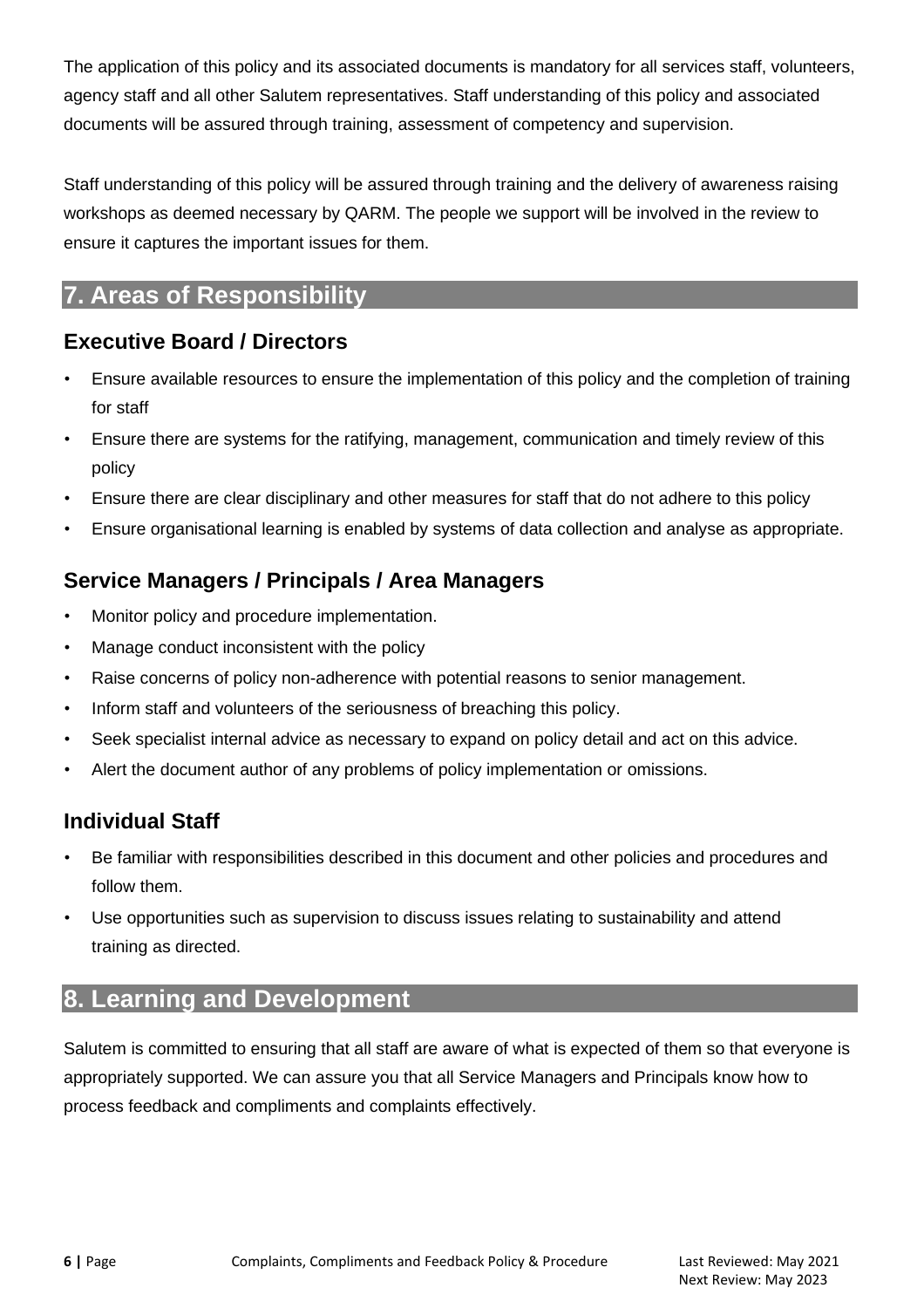#### <span id="page-6-0"></span>**9. Associated Documents**

Person Centre Care Policy - [Link](https://gallery.mailchimp.com/35dd07ec0636978466a601698/files/5207f33b-8466-47de-a77a-e6c853d13637/Person_centred_care_policy_v1.pdf) Handling Feedback, Compliments and Complaints Guidance for Managers - [Link](https://mcusercontent.com/35dd07ec0636978466a601698/files/698d522f-2f35-9af1-6465-7dc9a67c692e/Complaints_Guidance.pdf) Easy Read version of Policy - [Link](https://mcusercontent.com/35dd07ec0636978466a601698/files/7ff75058-91fe-43f3-fc86-6fbfaf23b0ac/Complaints_Easy_Read.pdf) Advocacy Guidance - [Link](https://mcusercontent.com/35dd07ec0636978466a601698/files/8614eb89-f402-7c04-d5b5-2a4de04c07c7/2._Guidance_Advocacy_Guidance.pdf)

#### <span id="page-6-1"></span>**10. Useful Links**

<https://www.lgo.org.uk/make-a-complaint> <https://www.disabilityrightsuk.org/making-complaint>

#### <span id="page-6-2"></span>**11. References**

Care Quality Commission **Ofsted** Local Government and Social Care Ombudsman Local Authority Social Services and NHS Complaints Regulations 2009 The Health Act 2009 Guidance issued by the Department of Health within the Local Government Ombudsman's `Principles of Good Complaint Handling'

#### <span id="page-6-3"></span>**12. Version Control**

This is a controlled document. As a controlled document, any printed copies of this document, or saved onto local or network drives should be actively monitored to ensure the latest version is always available.

| <b>Version Number</b> | Date             | <b>Status</b> | Changes                     |
|-----------------------|------------------|---------------|-----------------------------|
| V <sub>0.1</sub>      | <b>July 2019</b> | Final         | New policy                  |
| V <sub>0.2</sub>      | May 2021         | Final         | Merge of Policy & Procedure |
|                       |                  |               |                             |
|                       |                  |               |                             |
|                       |                  |               |                             |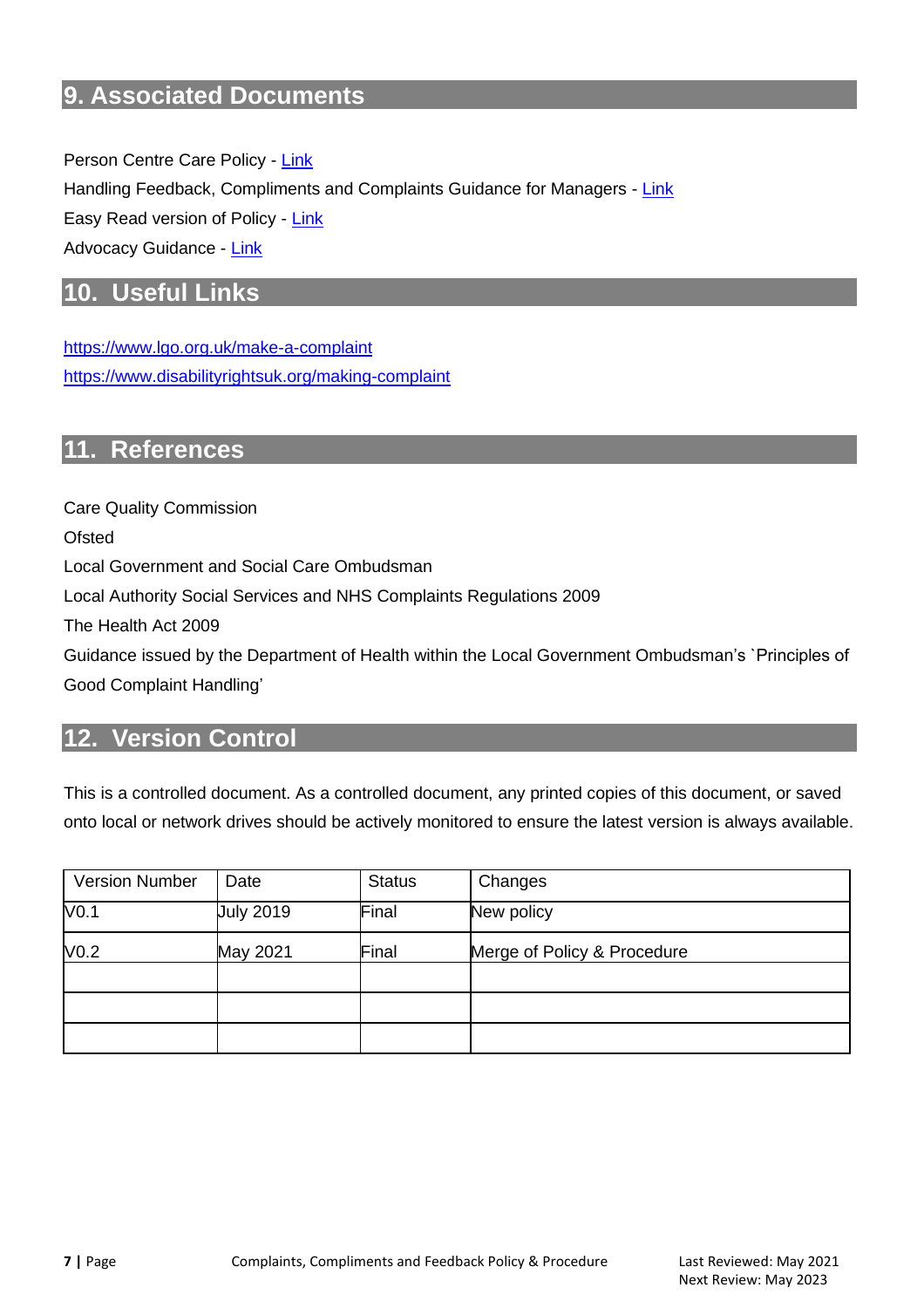

## <span id="page-7-0"></span>**Complaints Procedure**

### Feedback, Compliments and Complaints Procedure

**For people we support, their families and external persons**

**An easy read version is available**

This document is part of Salutem's Complaints, Compliments and Feedback Policy. Please refer to the main policy document for the principles, associated materials and version control.

#### <span id="page-7-1"></span>**Introduction**

Salutem welcomes feedback, compliments and complaints from people we support and their families, friends and members of the public.

#### **The purpose this procedure is to:**

• Provide step by step information on how to provide feedback, make a compliment and submit a complaint, how this information will be handled and when you where hear back from us if required.

#### <span id="page-7-2"></span>**Feedback**

Feedback is information or statements of opinion about something such as a service that provides an idea of whether people like it or not. It may be a concern or issue, suggestion or observation and does not require an investigation process. These do not need to be formally logged in our internal reporting system but do require us to acknowledge the feedback, consider it and come back to you if needed.

#### <span id="page-7-3"></span>**Step 1: Providing Feedback**

Should you want to provide general feedback whether it is good or back or just an observation can:

- Inform the Service Manager, Team Leader, Key worker or another member of staff face to face
- Submit the feedback in the Home, Service or School Feedback box
- Inform individuals during your Support Plan Review
- Send an email to the Home or Service inbox
- Provide the feedback during our annual survey for people we support and their families
- Provide feedback during a Home or Service meeting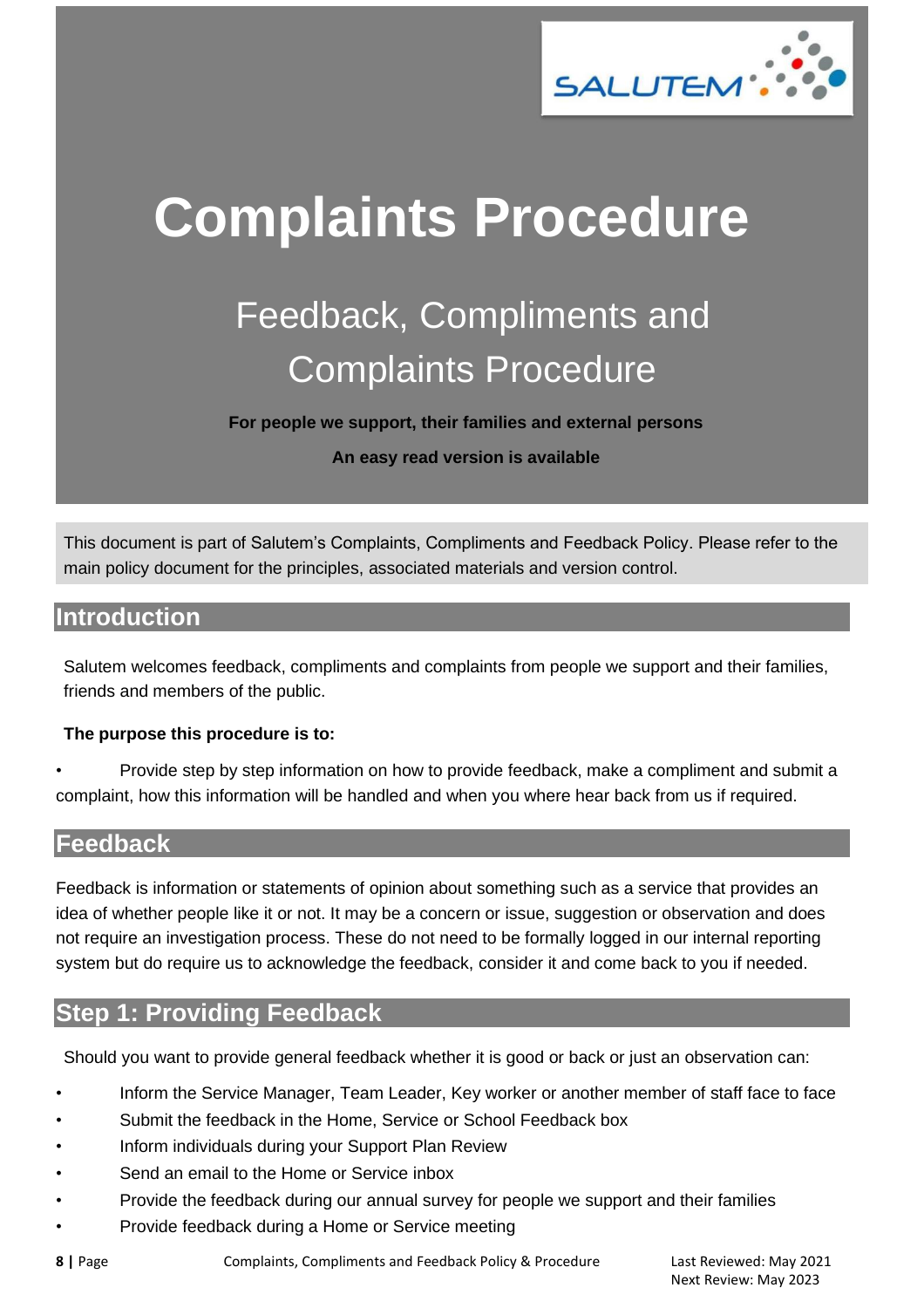To help you provide this feedback you can inform a member of staff that you would like to access an advocate if you prefer or have staff help you draft the feedback in the way that you prefer and by using tools and resources that are accessible to you.

Families or Individuals wanting to provide feedback can either inform a member of staff face to face, or send an email to the Home or Service inbox or post a letter to the service.

#### <span id="page-8-0"></span>**Step 2: Reviewing and responding to your feedback**

Once we receive the feedback we will consider what has been said, acknowledge the feedback by informing you that we received it and will let you know what we are doing as a result of the feedback. Most of the time we will do this face to face or by email should the feedback be from a family member, friend of member of the public. It may be that no response is required from us at all and if that is the case we will not respond but will acknowledge that we received.

#### <span id="page-8-1"></span>**How to submit a compliment**

Our staff working very hard to ensure that you receive the best experience as possible and a compliment can go a long way knowing that they are providing you with good care and support according to your wishes. A compliment is a recognition of praise that you would like to formally provide a staff member our volunteer with. If you would like to submit a formal compliment you can:

- Inform the Service Manager face to face or their line Manager (Area Manager)
- Send an email to the Home or Service inbox
- Write a letter and give it to the Service Manager

It is important that the Service Manager receive the compliment so that they can record it in our reporting database. This way Head Office will see the complaint and can provide them with additional praise and recognition.

If you require help with communicating or writing the compliment a staff member can help you or they can support you to access an advocate

#### <span id="page-8-2"></span>**How to submit a complaint**

Submitting a complaint is a formal way of informing us that you have a concern about your own or someone else's care and support and feel that this must be investigated and made right. If you would like to submit a complaint you can do so by:

- Informing the Service Manager face to face
- Sending an email to the Home or Service inbox
- Writing a letter to the Service Manager

It is important that you provide as much information as possible so that we can understand the full nature of the complaint. A helpful guide to writing a complaint can be found here https://www.disabilityrightsuk.org/making-complaint

If you require help with communicating or writing the complaint a staff member can help you or they can support you to access an advocate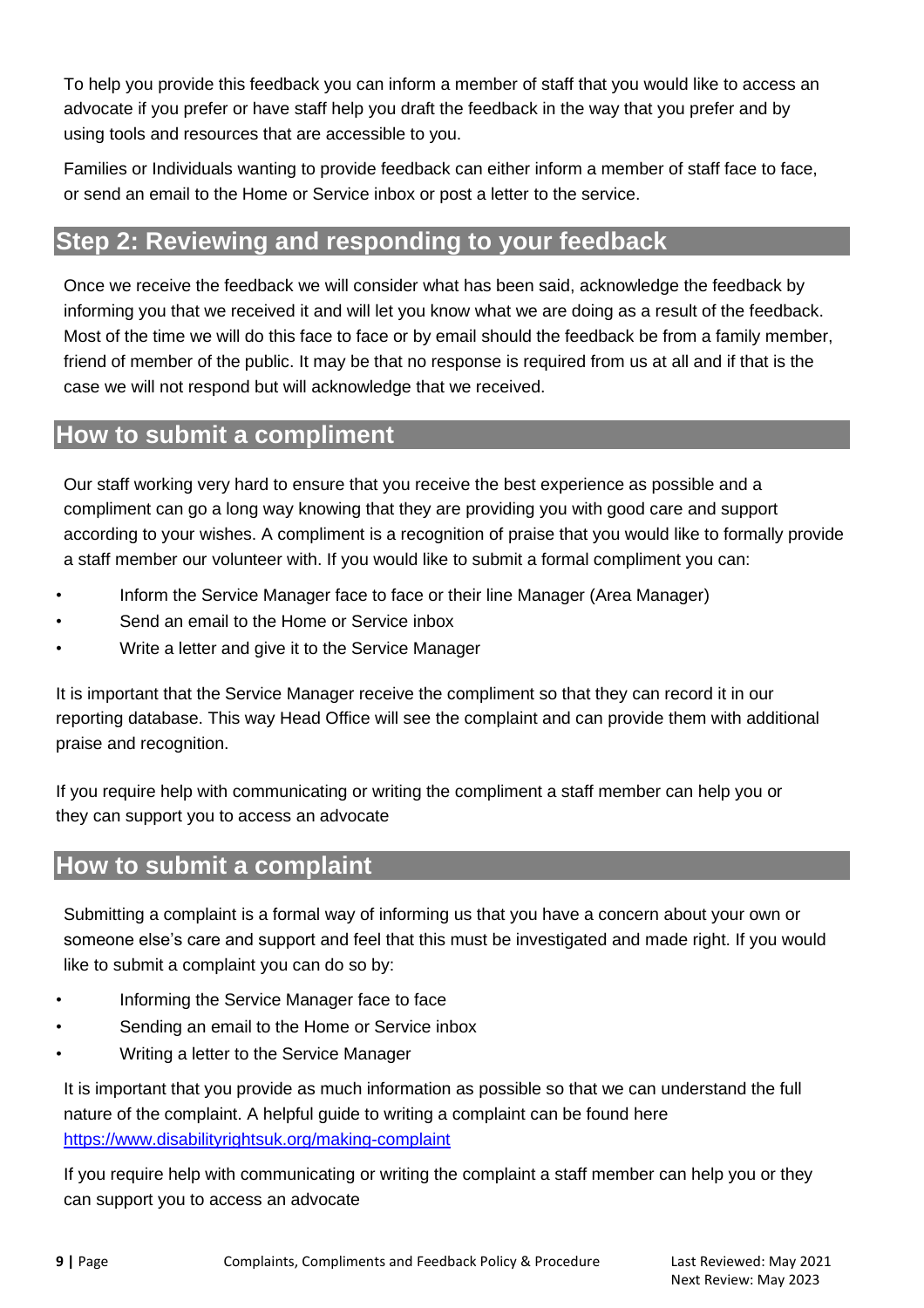#### <span id="page-9-0"></span>**What happens after I submit a complaint?**

Once you have submitted the complaint we are required by law to acknowledge it in writing to you within 5 working days. We then have 21 working days in Wales or 28 working days in England to complete our investigation and send you the outcome of our investigation including what actions we will be taking as a result.

#### <span id="page-9-1"></span>**Not happy with the outcome?**

If you are not happy with the outcome of the investigation you can escalate this to our Head Office who will complete another investigation according to the same timescales above. The investigator will be someone completely independent of your Service to ensure that its handled objectively and fairly.

#### **Salutem Head Office Minton Place, Victoria Street, Windsor, England SL4 1EG 01753255777**

If you remain unhappy about the Head Office outcome you can submit your complaint to the following bodies:

- **Your Local Authority's complaints department**
- **The Local Authority and Social Care Ombudsman**

https://www.lgo.org.uk/make-a-complaint/how-tocomplain 0300 061 0614

• **Parliamentary and Health Service Ombudsman** 

https://www.ombudsman.org.uk/making-complaint

• **The Care Quality Commission (CQC)**

CQC National Customer Service Centre **Citygate Gallowgate** Newcastle upon Tyne NE1 4PA

Telephone: 03000 616161 *[While the CQC is not a complaints agency, and does not investigate complaints, they would like to be informed about complaints that are made about a provider]*

#### • **The Care Inspectorate Wales (CIW)**

*[While the CIW is not a complaints agency, and does not investigate complaints, they would like to be informed about complaints that are made about a provider* Welsh Government office Rhydycar Business Park Merthyr Tydfil CF48 1UZ Telephone: 0300 062 8800